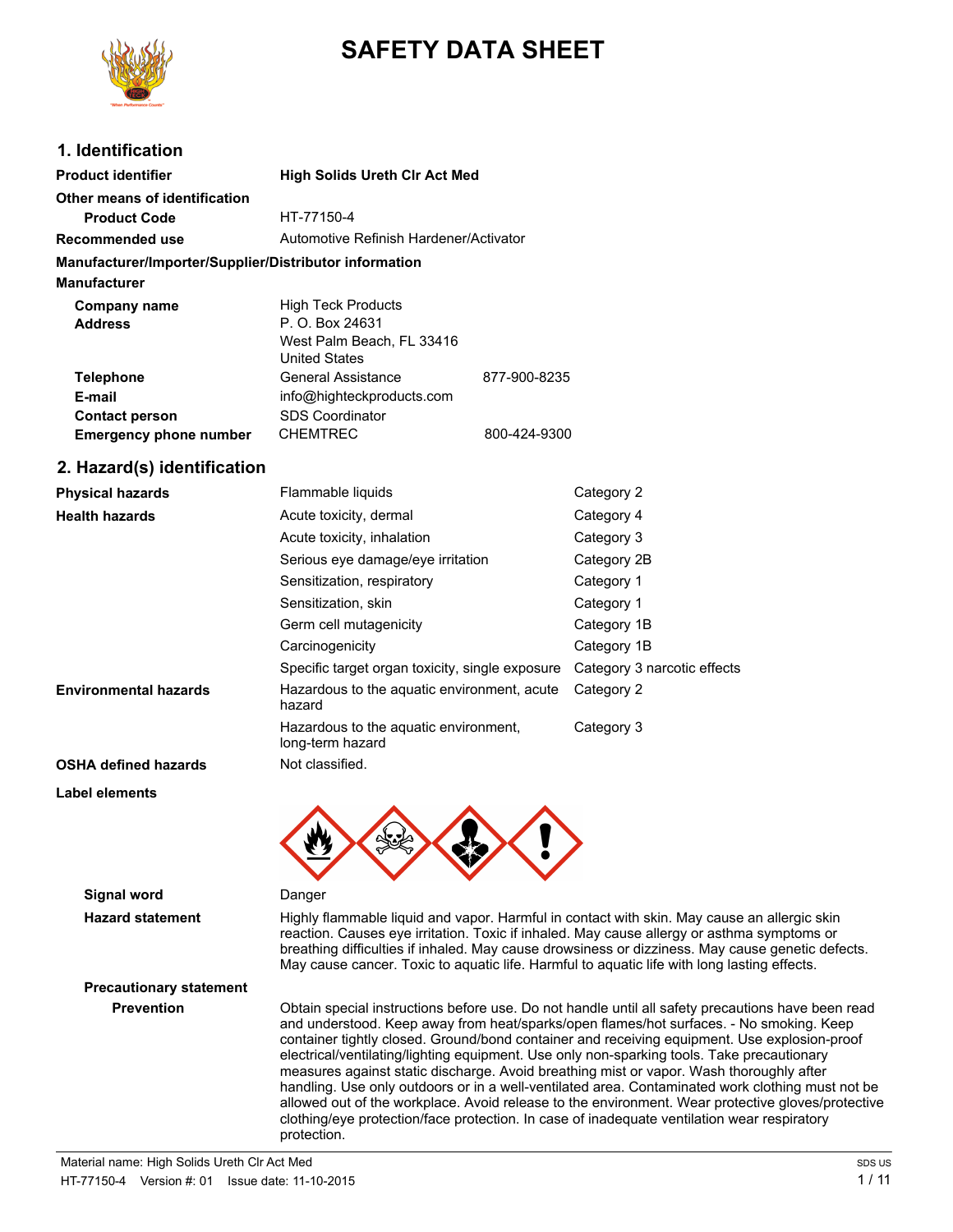| <b>Response</b>                              | If on skin (or hair): Take off immediately all contaminated clothing. Rinse skin with water/shower.<br>If skin irritation or rash occurs: Get medical advice/attention. If inhaled: Remove person to fresh<br>air and keep comfortable for breathing. If experiencing respiratory symptoms: Call a poison<br>center/doctor. If in eyes: Rinse cautiously with water for several minutes. Remove contact lenses,<br>if present and easy to do. Continue rinsing. If eye irritation persists: Get medical advice/attention.<br>Call a poison center/doctor. Take off contaminated clothing and wash before reuse. In case of fire:<br>Use appropriate media to extinguish. |
|----------------------------------------------|--------------------------------------------------------------------------------------------------------------------------------------------------------------------------------------------------------------------------------------------------------------------------------------------------------------------------------------------------------------------------------------------------------------------------------------------------------------------------------------------------------------------------------------------------------------------------------------------------------------------------------------------------------------------------|
| <b>Storage</b>                               | Store in a well-ventilated place. Keep container tightly closed. Store in a well-ventilated place.<br>Keep cool. Store locked up.                                                                                                                                                                                                                                                                                                                                                                                                                                                                                                                                        |
| <b>Disposal</b>                              | Dispose of contents/container in accordance with local/regional/national/international regulations.                                                                                                                                                                                                                                                                                                                                                                                                                                                                                                                                                                      |
| Hazard(s) not otherwise<br>classified (HNOC) | Static accumulating flammable liquid can become electrostatically charged even in bonded and<br>grounded equipment. Sparks may ignite liquid and vapor. May cause flash fire or explosion.                                                                                                                                                                                                                                                                                                                                                                                                                                                                               |
| <b>Supplemental information</b>              | 96.3% of the mixture consists of component(s) of unknown acute dermal toxicity. 26.59% of the<br>mixture consists of component(s) of unknown acute inhalation toxicity. 57.19% of the mixture<br>consists of component(s) of unknown acute hazards to the aquatic environment. 56.88% of the<br>mixture consists of component(s) of unknown long-term hazards to the aquatic environment.                                                                                                                                                                                                                                                                                |

# **3. Composition/information on ingredients**

**Mixtures**

| <b>Chemical name</b>                     | Common name and synonyms | <b>CAS number</b> | %              |
|------------------------------------------|--------------------------|-------------------|----------------|
| homopolymer of HDI                       |                          | 28182-81-2        | 30 to $< 40$   |
| n-butyl acetate                          |                          | 123-86-4          | 30 to $< 40$   |
| 1,2,4-Trimethylbenzene                   |                          | $95 - 63 - 6$     | 1 to $<$ 5     |
| light aromatic solvent naphtha           |                          | 64742-95-6        | 1 to $<$ 5     |
| Mesitylene                               |                          | 108-67-8          | 1 to $<$ 5     |
| Cumene                                   |                          | $98 - 82 - 8$     | $0.1$ to $< 1$ |
| Other components below reportable levels |                          |                   | 20 to $<$ 30   |

\*Designates that a specific chemical identity and/or percentage of composition has been withheld as a trade secret.

### **4. First-aid measures**

| <b>Inhalation</b>                                                            | Remove victim to fresh air and keep at rest in a position comfortable for breathing. Oxygen or<br>artificial respiration if needed. Do not use mouth-to-mouth method if victim inhaled the substance.<br>Induce artificial respiration with the aid of a pocket mask equipped with a one-way valve or other<br>proper respiratory medical device. Call a POISON CENTER or doctor/physician.                    |
|------------------------------------------------------------------------------|----------------------------------------------------------------------------------------------------------------------------------------------------------------------------------------------------------------------------------------------------------------------------------------------------------------------------------------------------------------------------------------------------------------|
| <b>Skin contact</b>                                                          | Remove contaminated clothing immediately and wash skin with soap and water. Get medical<br>advice/attention if you feel unwell. In case of eczema or other skin disorders: Seek medical<br>attention and take along these instructions. Wash contaminated clothing before reuse.                                                                                                                               |
| Eye contact                                                                  | Immediately flush eyes with plenty of water for at least 15 minutes. Remove contact lenses, if<br>present and easy to do. Continue rinsing. Get medical attention if irritation develops and persists.                                                                                                                                                                                                         |
| Ingestion                                                                    | Rinse mouth. Get medical advice/attention if you feel unwell.                                                                                                                                                                                                                                                                                                                                                  |
| <b>Most important</b><br>symptoms/effects, acute and<br>delayed              | May cause drowsiness and dizziness. Headache. Nausea, vomiting. Irritation of eyes. Exposed<br>individuals may experience eye tearing, redness, and discomfort. Difficulty in breathing. May cause<br>an allergic skin reaction. Dermatitis. Rash.                                                                                                                                                             |
| Indication of immediate<br>medical attention and special<br>treatment needed | Provide general supportive measures and treat symptomatically. Thermal burns: Flush with water<br>immediately. While flushing, remove clothes which do not adhere to affected area. Call an<br>ambulance. Continue flushing during transport to hospital. Keep victim warm. Keep victim under<br>observation. Symptoms may be delayed.                                                                         |
| <b>General information</b>                                                   | Take off all contaminated clothing immediately. IF exposed or concerned: Get medical<br>advice/attention. If you feel unwell, seek medical advice (show the label where possible). Ensure<br>that medical personnel are aware of the material(s) involved, and take precautions to protect<br>themselves. Show this safety data sheet to the doctor in attendance. Wash contaminated clothing<br>before reuse. |
| 5. Fire-fighting measures                                                    |                                                                                                                                                                                                                                                                                                                                                                                                                |
| Suitable extinguishing media                                                 | Alcohol resistant foam. Water fog. Carbon dioxide (CO2). Dry chemical powder, carbon dioxide,<br>sand or earth may be used for small fires only.                                                                                                                                                                                                                                                               |

| Unsuitable extinguishing | Water. Do not use water jet as an extinguisher, as this will spread the fire. |
|--------------------------|-------------------------------------------------------------------------------|
| media                    |                                                                               |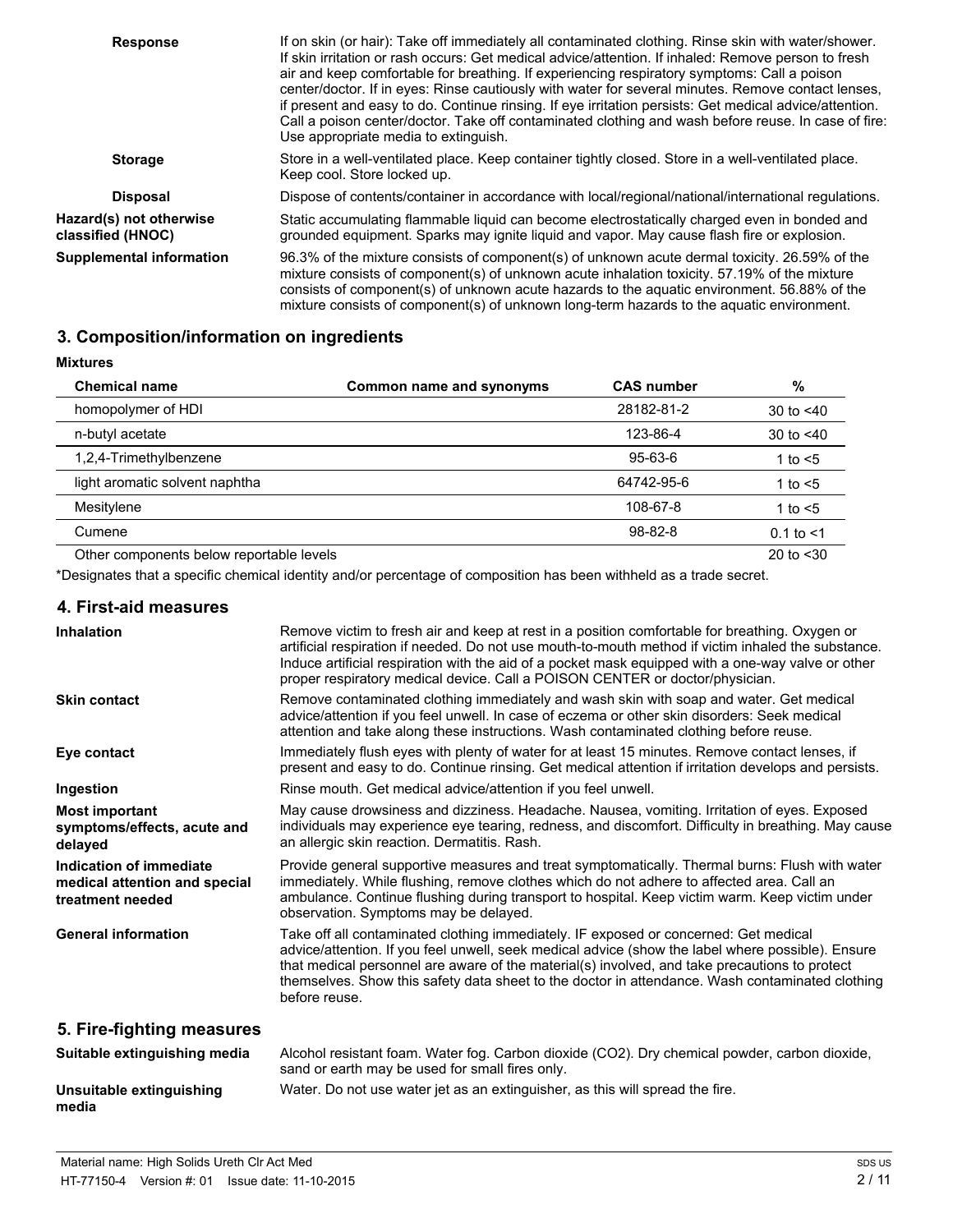| Specific hazards arising from<br>the chemical                    | Vapors may form explosive mixtures with air. Vapors may travel considerable distance to a source<br>of ignition and flash back. This product is a poor conductor of electricity and can become<br>electrostatically charged. If sufficient charge is accumulated, ignition of flammable mixtures can<br>occur. To reduce potential for static discharge, use proper bonding and grounding procedures.<br>This liquid may accumulate static electricity when filling properly grounded containers. Static<br>electricity accumulation may be significantly increased by the presence of small quantities of water<br>or other contaminants. Material will float and may ignite on surface of water. During fire, gases<br>hazardous to health may be formed. |
|------------------------------------------------------------------|-------------------------------------------------------------------------------------------------------------------------------------------------------------------------------------------------------------------------------------------------------------------------------------------------------------------------------------------------------------------------------------------------------------------------------------------------------------------------------------------------------------------------------------------------------------------------------------------------------------------------------------------------------------------------------------------------------------------------------------------------------------|
| Special protective equipment<br>and precautions for firefighters | Self-contained breathing apparatus and full protective clothing must be worn in case of fire.                                                                                                                                                                                                                                                                                                                                                                                                                                                                                                                                                                                                                                                               |
| <b>Fire fighting</b><br>equipment/instructions                   | In case of fire and/or explosion do not breathe fumes. Move containers from fire area if you can do<br>so without risk.                                                                                                                                                                                                                                                                                                                                                                                                                                                                                                                                                                                                                                     |
| <b>Specific methods</b>                                          | Use standard firefighting procedures and consider the hazards of other involved materials.                                                                                                                                                                                                                                                                                                                                                                                                                                                                                                                                                                                                                                                                  |
| <b>General fire hazards</b>                                      | Highly flammable liquid and vapor.                                                                                                                                                                                                                                                                                                                                                                                                                                                                                                                                                                                                                                                                                                                          |

#### **6. Accidental release measures**

| <b>Personal precautions,</b><br>protective equipment and<br>emergency procedures | Keep unnecessary personnel away. Keep people away from and upwind of spill/leak. Eliminate all<br>ignition sources (no smoking, flares, sparks, or flames in immediate area). Wear appropriate<br>protective equipment and clothing during clean-up. Avoid inhalation of vapors and spray mists. Do<br>not touch damaged containers or spilled material unless wearing appropriate protective clothing.<br>Ventilate closed spaces before entering them. Use appropriate containment to avoid<br>environmental contamination. Transfer by mechanical means such as vacuum truck to a salvage<br>tank or other suitable container for recovery or safe disposal. Local authorities should be advised if<br>significant spillages cannot be contained. For personal protection, see section 8 of the SDS. |
|----------------------------------------------------------------------------------|---------------------------------------------------------------------------------------------------------------------------------------------------------------------------------------------------------------------------------------------------------------------------------------------------------------------------------------------------------------------------------------------------------------------------------------------------------------------------------------------------------------------------------------------------------------------------------------------------------------------------------------------------------------------------------------------------------------------------------------------------------------------------------------------------------|
| <b>Methods and materials for</b><br>containment and cleaning up                  | Eliminate all ignition sources (no smoking, flares, sparks, or flames in immediate area). Take<br>precautionary measures against static discharge. Use only non-sparking tools. Keep combustibles<br>(wood, paper, oil, etc.) away from spilled material.                                                                                                                                                                                                                                                                                                                                                                                                                                                                                                                                               |
|                                                                                  | Large Spills: Stop the flow of material, if this is without risk. Dike the spilled material, where this is<br>possible. Cover with plastic sheet to prevent spreading. Use a non-combustible material like<br>vermiculite, sand or earth to soak up the product and place into a container for later disposal.<br>Prevent product from entering drains. Following product recovery, flush area with water.                                                                                                                                                                                                                                                                                                                                                                                              |
|                                                                                  | Small Spills: Absorb with earth, sand or other non-combustible material and transfer to containers<br>for later disposal. Wipe up with absorbent material (e.g. cloth, fleece). Clean surface thoroughly to<br>remove residual contamination.                                                                                                                                                                                                                                                                                                                                                                                                                                                                                                                                                           |
|                                                                                  | Never return spills to original containers for re-use. For waste disposal, see section 13 of the SDS.                                                                                                                                                                                                                                                                                                                                                                                                                                                                                                                                                                                                                                                                                                   |
| <b>Environmental precautions</b>                                                 | Avoid release to the environment. Prevent further leakage or spillage if safe to do so. Avoid<br>discharge into drains, water courses or onto the ground. Inform appropriate managerial or<br>supervisory personnel of all environmental releases. Use appropriate containment to avoid<br>environmental contamination.                                                                                                                                                                                                                                                                                                                                                                                                                                                                                 |
| 7. Handling and storage                                                          |                                                                                                                                                                                                                                                                                                                                                                                                                                                                                                                                                                                                                                                                                                                                                                                                         |

**Precautions for safe handling** Obtain special instructions before use. Do not handle until all safety precautions have been read and understood. Do not handle, store or open near an open flame, sources of heat or sources of ignition. Protect material from direct sunlight. Explosion-proof general and local exhaust ventilation. Minimize fire risks from flammable and combustible materials (including combustible dust and static accumulating liquids) or dangerous reactions with incompatible materials. Handling operations that can promote accumulation of static charges include but are not limited to: mixing, filtering, pumping at high flow rates, splash filling, creating mists or sprays, tank and container filling, tank cleaning, sampling, gauging, switch loading, vacuum truck operations. Take precautionary measures against static discharges. All equipment used when handling the product must be grounded. Use non-sparking tools and explosion-proof equipment. Avoid inhalation of vapors and spray mists. Avoid contact with eyes, skin, and clothing. Avoid prolonged exposure. When using, do not eat, drink or smoke. Should be handled in closed systems, if possible. Use only outdoors or in a well-ventilated area. Wear appropriate personal protective equipment. Wash hands thoroughly after handling. Avoid release to the environment. Wash contaminated clothing before reuse. Observe good industrial hygiene practices.

For additional information on equipment bonding and grounding, refer to the Canadian Electrical Code in Canada, (CSA C22.1), or the American Petroleum Institute (API) Recommended Practice 2003, "Protection Against Ignitions Arising out of Static, Lightning, and Stray Currents" or National Fire Protection Association (NFPA) 77, "Recommended Practice on Static Electricity" or National Fire Protection Association (NFPA) 70, "National Electrical Code".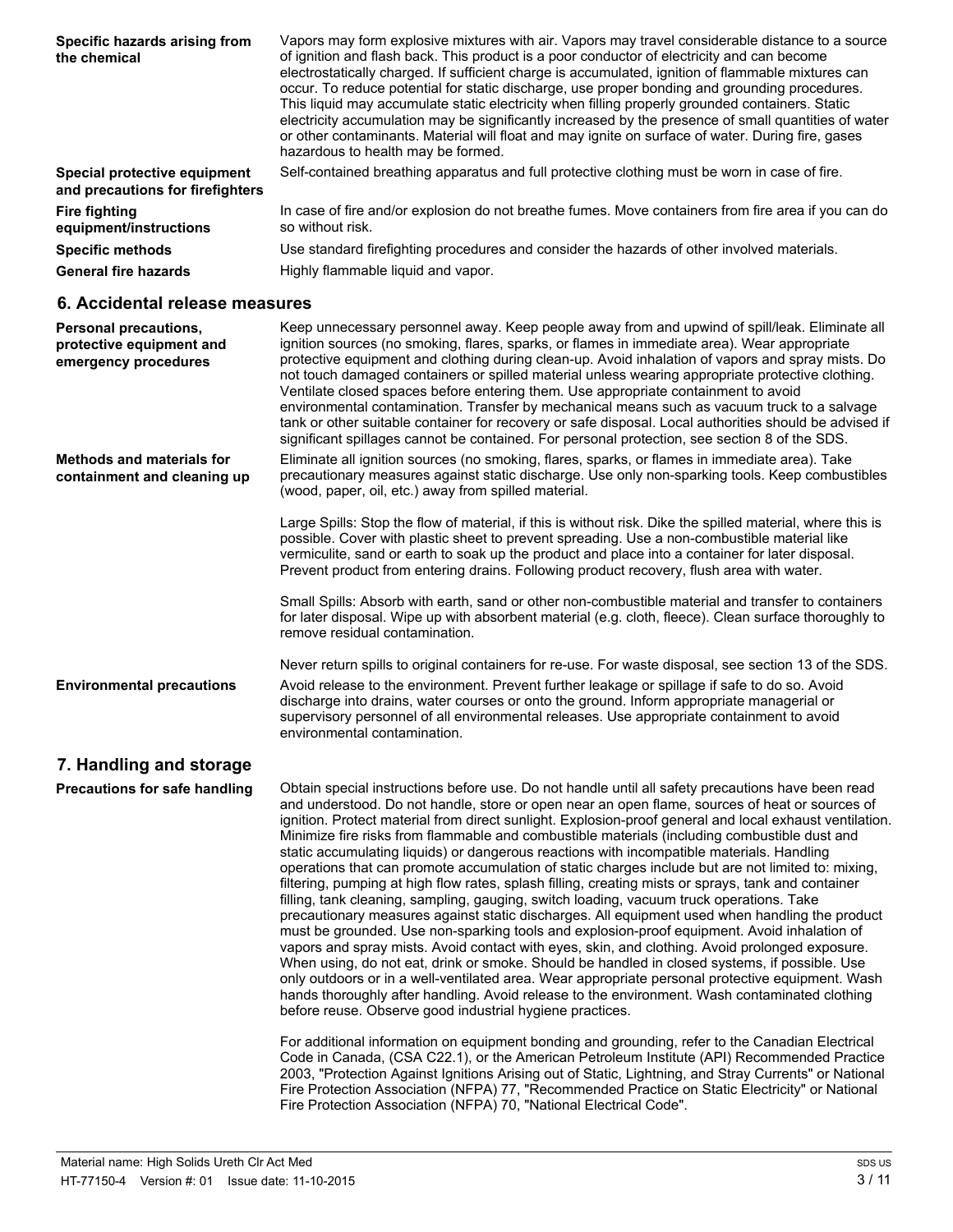Store locked up. Keep away from heat, sparks and open flame. Prevent electrostatic charge build-up by using common bonding and grounding techniques. Eliminate sources of ignition. Avoid spark promoters. Ground/bond container and equipment. These alone may be insufficient to remove static electricity. Store in a cool, dry place out of direct sunlight. Store in original tightly closed container. Store in a well-ventilated place. Keep in an area equipped with sprinklers. Store away from incompatible materials (see Section 10 of the SDS).

#### **8. Exposure controls/personal protection**

#### **Occupational exposure limits**

**US. OSHA Table Z-1 Limits for Air Contaminants (29 CFR 1910.1000)**

| <b>Components</b>                                             | <b>Type</b>                                                           | Value                                                                                                                                                                                                                                                                                                                                                                                                                                                                                              |
|---------------------------------------------------------------|-----------------------------------------------------------------------|----------------------------------------------------------------------------------------------------------------------------------------------------------------------------------------------------------------------------------------------------------------------------------------------------------------------------------------------------------------------------------------------------------------------------------------------------------------------------------------------------|
| Cumene (CAS 98-82-8)                                          | PEL                                                                   | 245 mg/m3                                                                                                                                                                                                                                                                                                                                                                                                                                                                                          |
|                                                               |                                                                       | 50 ppm                                                                                                                                                                                                                                                                                                                                                                                                                                                                                             |
| n-butyl acetate (CAS<br>$123 - 86 - 4$ )                      | <b>PEL</b>                                                            | 710 mg/m3                                                                                                                                                                                                                                                                                                                                                                                                                                                                                          |
|                                                               |                                                                       | $150$ ppm                                                                                                                                                                                                                                                                                                                                                                                                                                                                                          |
| <b>US. ACGIH Threshold Limit Values</b>                       |                                                                       |                                                                                                                                                                                                                                                                                                                                                                                                                                                                                                    |
| <b>Components</b>                                             | <b>Type</b>                                                           | <b>Value</b>                                                                                                                                                                                                                                                                                                                                                                                                                                                                                       |
| 1,2,4-Trimethylbenzene<br>$(CAS 95-63-6)$                     | <b>TWA</b>                                                            | 25 ppm                                                                                                                                                                                                                                                                                                                                                                                                                                                                                             |
| Cumene (CAS 98-82-8)                                          | <b>TWA</b>                                                            | 50 ppm                                                                                                                                                                                                                                                                                                                                                                                                                                                                                             |
| Mesitylene (CAS 108-67-8)                                     | <b>TWA</b>                                                            | 25 ppm                                                                                                                                                                                                                                                                                                                                                                                                                                                                                             |
| n-butyl acetate (CAS<br>$123 - 86 - 4$ )                      | <b>STEL</b>                                                           | 200 ppm                                                                                                                                                                                                                                                                                                                                                                                                                                                                                            |
|                                                               | <b>TWA</b>                                                            | 150 ppm                                                                                                                                                                                                                                                                                                                                                                                                                                                                                            |
| US. NIOSH: Pocket Guide to Chemical Hazards                   |                                                                       |                                                                                                                                                                                                                                                                                                                                                                                                                                                                                                    |
| <b>Components</b>                                             | <b>Type</b>                                                           | Value                                                                                                                                                                                                                                                                                                                                                                                                                                                                                              |
| 1,2,4-Trimethylbenzene<br>$(CAS 95-63-6)$                     | <b>TWA</b>                                                            | 125 mg/m3                                                                                                                                                                                                                                                                                                                                                                                                                                                                                          |
|                                                               |                                                                       | 25 ppm                                                                                                                                                                                                                                                                                                                                                                                                                                                                                             |
| Cumene (CAS 98-82-8)                                          | <b>TWA</b>                                                            | 245 mg/m3                                                                                                                                                                                                                                                                                                                                                                                                                                                                                          |
|                                                               |                                                                       | 50 ppm                                                                                                                                                                                                                                                                                                                                                                                                                                                                                             |
| Mesitylene (CAS 108-67-8)                                     | <b>TWA</b>                                                            | 125 mg/m3                                                                                                                                                                                                                                                                                                                                                                                                                                                                                          |
|                                                               |                                                                       | 25 ppm                                                                                                                                                                                                                                                                                                                                                                                                                                                                                             |
| n-butyl acetate (CAS<br>$123-86-4)$                           | <b>STEL</b>                                                           | 950 mg/m3                                                                                                                                                                                                                                                                                                                                                                                                                                                                                          |
|                                                               |                                                                       | 200 ppm                                                                                                                                                                                                                                                                                                                                                                                                                                                                                            |
|                                                               | <b>TWA</b>                                                            | 710 mg/m3                                                                                                                                                                                                                                                                                                                                                                                                                                                                                          |
|                                                               |                                                                       | $150$ ppm                                                                                                                                                                                                                                                                                                                                                                                                                                                                                          |
| <b>Biological limit values</b>                                | No biological exposure limits noted for the ingredient(s).            |                                                                                                                                                                                                                                                                                                                                                                                                                                                                                                    |
| <b>Exposure guidelines</b>                                    |                                                                       |                                                                                                                                                                                                                                                                                                                                                                                                                                                                                                    |
| US - California OELs: Skin designation                        |                                                                       |                                                                                                                                                                                                                                                                                                                                                                                                                                                                                                    |
| Cumene (CAS 98-82-8)                                          |                                                                       | Can be absorbed through the skin.                                                                                                                                                                                                                                                                                                                                                                                                                                                                  |
| US - Minnesota Haz Subs: Skin designation applies             |                                                                       |                                                                                                                                                                                                                                                                                                                                                                                                                                                                                                    |
| Cumene (CAS 98-82-8)<br>US - Tennessee OELs: Skin designation |                                                                       | Skin designation applies.                                                                                                                                                                                                                                                                                                                                                                                                                                                                          |
| Cumene (CAS 98-82-8)                                          | US NIOSH Pocket Guide to Chemical Hazards: Skin designation           | Can be absorbed through the skin.                                                                                                                                                                                                                                                                                                                                                                                                                                                                  |
| Cumene (CAS 98-82-8)                                          | US. OSHA Table Z-1 Limits for Air Contaminants (29 CFR 1910.1000)     | Can be absorbed through the skin.                                                                                                                                                                                                                                                                                                                                                                                                                                                                  |
| Cumene (CAS 98-82-8)                                          |                                                                       | Can be absorbed through the skin.                                                                                                                                                                                                                                                                                                                                                                                                                                                                  |
| Appropriate engineering<br>controls                           | fountain and emergency showers are recommended.                       | Explosion-proof general and local exhaust ventilation. Good general ventilation (typically 10 air<br>changes per hour) should be used. Ventilation rates should be matched to conditions. If<br>applicable, use process enclosures, local exhaust ventilation, or other engineering controls to<br>maintain airborne levels below recommended exposure limits. If exposure limits have not been<br>established, maintain airborne levels to an acceptable level. Provide eyewash station. Eye wash |
|                                                               | Individual protection measures, such as personal protective equipment |                                                                                                                                                                                                                                                                                                                                                                                                                                                                                                    |

**Eye/face protection** Wear safety glasses with side shields (or goggles).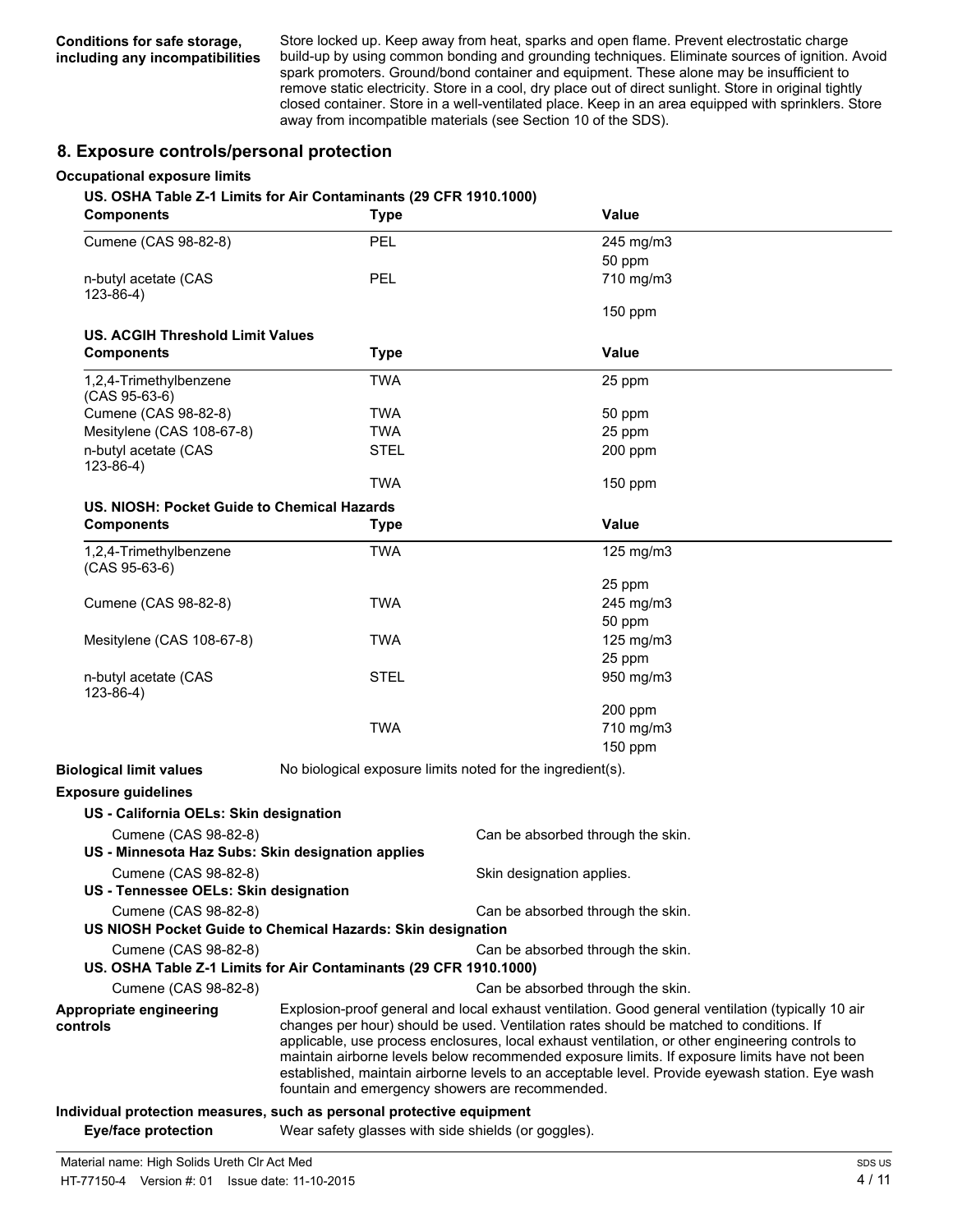| <b>Skin protection</b>            |                                                                                                                                                                                                                                                                                                                                |
|-----------------------------------|--------------------------------------------------------------------------------------------------------------------------------------------------------------------------------------------------------------------------------------------------------------------------------------------------------------------------------|
| <b>Hand protection</b>            | Wear appropriate chemical resistant gloves. Suitable gloves can be recommended by the glove<br>supplier.                                                                                                                                                                                                                       |
| Other                             | Wear appropriate chemical resistant clothing.                                                                                                                                                                                                                                                                                  |
| <b>Respiratory protection</b>     | Wear positive pressure self-contained breathing apparatus (SCBA).                                                                                                                                                                                                                                                              |
| <b>Thermal hazards</b>            | Wear appropriate thermal protective clothing, when necessary.                                                                                                                                                                                                                                                                  |
| General hygiene<br>considerations | When using do not smoke. Always observe good personal hygiene measures, such as washing<br>after handling the material and before eating, drinking, and/or smoking. Routinely wash work<br>clothing and protective equipment to remove contaminants. Contaminated work clothing should not<br>be allowed out of the workplace. |

### **9. Physical and chemical properties**

### **Appearance Physical state** Liquid. **Form** Liquid. **Color** Clear colorless or nearly colorless **Odor** Solvent. **Odor threshold** Not available. **pH** Not available. **Melting point/freezing point** -108.4 °F (-78 °C) estimated **Initial boiling point and boiling range** 258.98 °F (126.1 °C) estimated **Flash point** 71.6 °F (22.0 °C) estimated **Evaporation rate** Not available. **Flammability (solid, gas)** Not applicable. **Upper/lower flammability or explosive limits Flammability limit - lower (%)** 1.4 % estimated **Flammability limit - upper (%)** 7.5 % estimated **Explosive limit - lower (%)** Not available. **Explosive limit - upper (%)** Not available. **Vapor pressure** 15.33 hPa estimated **Vapor density** Not available. **Relative density** Not available. **Solubility(ies) Solubility (water)** Not available. **Partition coefficient (n-octanol/water)** Not available. **Auto-ignition temperature** 797 °F (425 °C) estimated **Decomposition temperature** Not available. **Viscosity** Not available. **Other information Density** 8.44 lbs/gal **Flammability class** Flammable IB estimated **Percent volatile** 46.5 % **Specific gravity** 1.01 **VOC** 3.9 lbs/gal Material 3.9 lbs/gal Regulatory 470 g/l Material 470 g/l Regulatory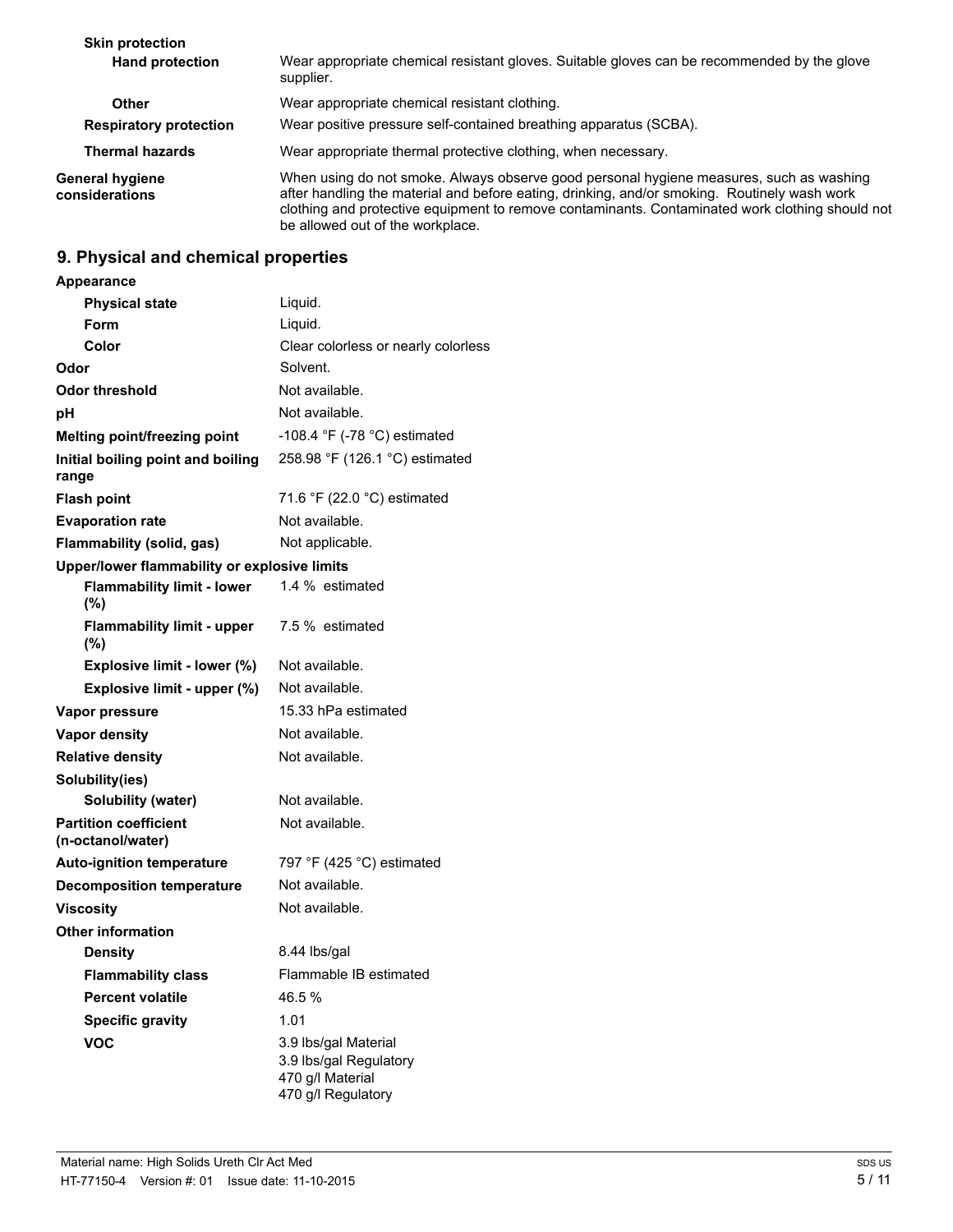### **10. Stability and reactivity**

| <b>Reactivity</b>                            | The product is stable and non-reactive under normal conditions of use, storage and transport.                                                     |
|----------------------------------------------|---------------------------------------------------------------------------------------------------------------------------------------------------|
| <b>Chemical stability</b>                    | Material is stable under normal conditions.                                                                                                       |
| <b>Possibility of hazardous</b><br>reactions | Hazardous polymerization does not occur.                                                                                                          |
| <b>Conditions to avoid</b>                   | Avoid heat, sparks, open flames and other ignition sources. Avoid temperatures exceeding the<br>flash point. Contact with incompatible materials. |
| Incompatible materials                       | Nitrates.                                                                                                                                         |
| <b>Hazardous decomposition</b><br>products   | No hazardous decomposition products are known.                                                                                                    |

## **11. Toxicological information**

#### **Information on likely routes of exposure**

| <b>Inhalation</b>                                                                  | Toxic if inhaled. May cause drowsiness and dizziness. Headache. Nausea, vomiting. May cause<br>allergy or asthma symptoms or breathing difficulties if inhaled.                                                                                    |
|------------------------------------------------------------------------------------|----------------------------------------------------------------------------------------------------------------------------------------------------------------------------------------------------------------------------------------------------|
| <b>Skin contact</b>                                                                | Harmful in contact with skin. May cause an allergic skin reaction.                                                                                                                                                                                 |
| Eye contact                                                                        | Causes eye irritation.                                                                                                                                                                                                                             |
| Ingestion                                                                          | Expected to be a low ingestion hazard.                                                                                                                                                                                                             |
| Symptoms related to the<br>physical, chemical and<br>toxicological characteristics | Headache. May cause drowsiness and dizziness. Nausea, vomiting. Irritation of eyes. Exposed<br>individuals may experience eye tearing, redness, and discomfort. Difficulty in breathing. May<br>cause an allergic skin reaction. Dermatitis. Rash. |

#### **Information on toxicological effects**

| <b>Acute toxicity</b>                | Toxic if inhaled. Harmful in contact with skin. Narcotic effects. May cause an allergic skin reaction. |                      |
|--------------------------------------|--------------------------------------------------------------------------------------------------------|----------------------|
| <b>Components</b>                    | <b>Species</b>                                                                                         | <b>Test Results</b>  |
| 1,2,4-Trimethylbenzene (CAS 95-63-6) |                                                                                                        |                      |
| <b>Acute</b>                         |                                                                                                        |                      |
| <b>Dermal</b>                        |                                                                                                        |                      |
| LD50                                 | Rabbit                                                                                                 | > 3160 mg/kg         |
| Inhalation                           |                                                                                                        |                      |
| <b>LC50</b>                          | Rat                                                                                                    | > 2000 ppm, 48 Hours |
| Oral                                 |                                                                                                        |                      |
| LD50                                 | Rat                                                                                                    | 6 g/kg               |
| Cumene (CAS 98-82-8)                 |                                                                                                        |                      |
| <b>Acute</b>                         |                                                                                                        |                      |
| Inhalation                           |                                                                                                        |                      |
| LC50                                 | Mouse                                                                                                  | 2000 ppm, 7 Hours    |
|                                      |                                                                                                        | 24.7 mg/l, 2 Hours   |
|                                      | Rat                                                                                                    | 8000 ppm, 4 Hours    |
| Oral                                 |                                                                                                        |                      |
| LD50                                 | Rat                                                                                                    | 1400 mg/kg           |
| Mesitylene (CAS 108-67-8)            |                                                                                                        |                      |
| <b>Acute</b>                         |                                                                                                        |                      |
| Oral                                 |                                                                                                        |                      |
| LD50                                 | Rat                                                                                                    | 8970 mg/kg           |
| n-butyl acetate (CAS 123-86-4)       |                                                                                                        |                      |
| <b>Acute</b>                         |                                                                                                        |                      |
| Inhalation                           |                                                                                                        |                      |
| LC50                                 | Wistar rat                                                                                             | 160 mg/l, 4 Hours    |
| Oral                                 |                                                                                                        |                      |
| LD50                                 | Rat                                                                                                    | 14000 mg/kg          |

\* Estimates for product may be based on additional component data not shown.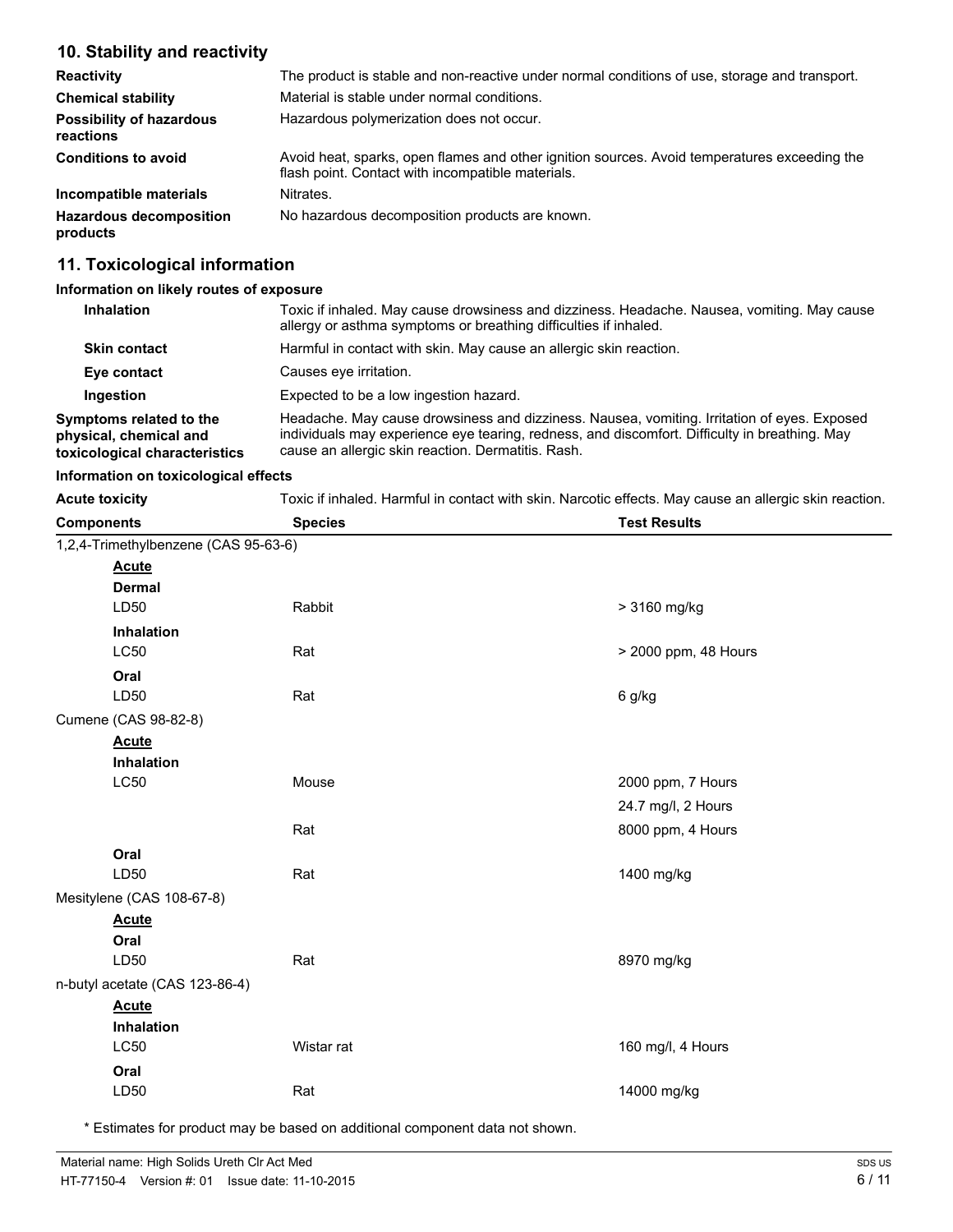| <b>Skin corrosion/irritation</b>                              | Prolonged skin contact may cause temporary irritation.                                                |  |  |
|---------------------------------------------------------------|-------------------------------------------------------------------------------------------------------|--|--|
| Serious eye damage/eye<br>irritation                          | Causes eye irritation.                                                                                |  |  |
| Respiratory or skin sensitization                             |                                                                                                       |  |  |
| <b>Respiratory sensitization</b>                              | May cause allergy or asthma symptoms or breathing difficulties if inhaled.                            |  |  |
| <b>Skin sensitization</b>                                     | May cause an allergic skin reaction.                                                                  |  |  |
| Germ cell mutagenicity                                        | May cause genetic defects.                                                                            |  |  |
| Carcinogenicity                                               | May cause cancer.                                                                                     |  |  |
| <b>IARC Monographs. Overall Evaluation of Carcinogenicity</b> |                                                                                                       |  |  |
| Cumene (CAS 98-82-8)<br>Not listed.                           | 2B Possibly carcinogenic to humans.<br>OSHA Specifically Regulated Substances (29 CFR 1910.1001-1050) |  |  |
| <b>Reproductive toxicity</b>                                  | This product is not expected to cause reproductive or developmental effects.                          |  |  |
| Specific target organ toxicity -<br>single exposure           | May cause drowsiness and dizziness.                                                                   |  |  |
| Specific target organ toxicity -<br>repeated exposure         | Not classified.                                                                                       |  |  |
| <b>Aspiration hazard</b>                                      | Not an aspiration hazard.                                                                             |  |  |
| <b>Chronic effects</b>                                        | Prolonged inhalation may be harmful. Prolonged exposure may cause chronic effects.                    |  |  |

# **12. Ecological information**

| <b>Ecotoxicity</b> | Toxic to aquatic life. Harmful to aquatic life with long lasting effects. |  |
|--------------------|---------------------------------------------------------------------------|--|
|                    |                                                                           |  |

| <b>Components</b>                                 |                                                                                                                                                                                            | <b>Species</b>                                                               | <b>Test Results</b>         |
|---------------------------------------------------|--------------------------------------------------------------------------------------------------------------------------------------------------------------------------------------------|------------------------------------------------------------------------------|-----------------------------|
| 1,2,4-Trimethylbenzene (CAS 95-63-6)              |                                                                                                                                                                                            |                                                                              |                             |
| <b>Aquatic</b>                                    |                                                                                                                                                                                            |                                                                              |                             |
| Fish                                              | <b>LC50</b>                                                                                                                                                                                | Fathead minnow (Pimephales promelas) 7.19 - 8.28 mg/l, 96 hours              |                             |
| Cumene (CAS 98-82-8)                              |                                                                                                                                                                                            |                                                                              |                             |
| <b>Aquatic</b>                                    |                                                                                                                                                                                            |                                                                              |                             |
| Crustacea                                         | EC50                                                                                                                                                                                       | Brine shrimp (Artemia sp.)                                                   | 3.55 - 11.29 mg/l, 48 hours |
| Fish                                              | <b>LC50</b>                                                                                                                                                                                | Rainbow trout, donaldson trout<br>(Oncorhynchus mykiss)                      | 2.7 mg/l, 96 hours          |
| Mesitylene (CAS 108-67-8)                         |                                                                                                                                                                                            |                                                                              |                             |
| <b>Aquatic</b>                                    |                                                                                                                                                                                            |                                                                              |                             |
| Fish                                              | <b>LC50</b>                                                                                                                                                                                | Goldfish (Carassius auratus)                                                 | 9.89 - 15.05 mg/l, 96 hours |
| n-butyl acetate (CAS 123-86-4)                    |                                                                                                                                                                                            |                                                                              |                             |
| <b>Aquatic</b>                                    |                                                                                                                                                                                            |                                                                              |                             |
| Fish                                              | <b>LC50</b>                                                                                                                                                                                | Fathead minnow (Pimephales promelas) 17 - 19 mg/l, 96 hours                  |                             |
|                                                   |                                                                                                                                                                                            | * Estimates for product may be based on additional component data not shown. |                             |
| Persistence and degradability                     |                                                                                                                                                                                            | No data is available on the degradability of this product.                   |                             |
| <b>Bioaccumulative potential</b>                  |                                                                                                                                                                                            |                                                                              |                             |
| Partition coefficient n-octanol / water (log Kow) |                                                                                                                                                                                            |                                                                              |                             |
| Cumene                                            | 3.66                                                                                                                                                                                       |                                                                              |                             |
| n-butyl acetate                                   | 1.78                                                                                                                                                                                       |                                                                              |                             |
| Mobility in soil                                  | No data available.                                                                                                                                                                         |                                                                              |                             |
| Other adverse effects                             | No other adverse environmental effects (e.g. ozone depletion, photochemical ozone creation<br>potential, endocrine disruption, global warming potential) are expected from this component. |                                                                              |                             |

## **13. Disposal considerations**

| <b>Disposal instructions</b> | Collect and reclaim or dispose in sealed containers at licensed waste disposal site. Do not allow<br>this material to drain into sewers/water supplies. Do not contaminate ponds, waterways or ditches<br>with chemical or used container. Dispose of contents/container in accordance with<br>local/regional/national/international regulations. |
|------------------------------|---------------------------------------------------------------------------------------------------------------------------------------------------------------------------------------------------------------------------------------------------------------------------------------------------------------------------------------------------|
| Local disposal regulations   | Dispose in accordance with all applicable regulations.                                                                                                                                                                                                                                                                                            |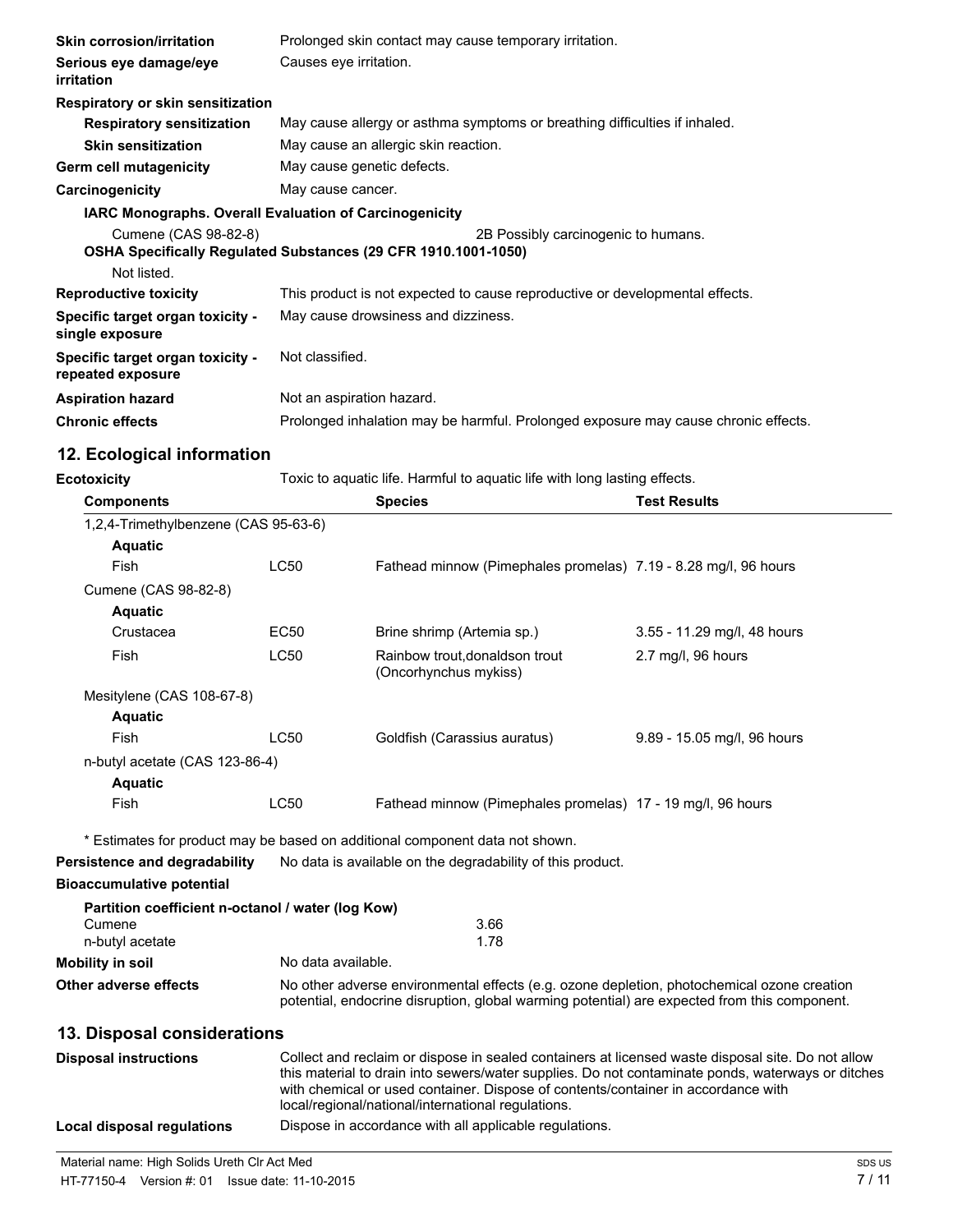| Hazardous waste code                     | The waste code should be assigned in discussion between the user, the producer and the waste<br>disposal company.                                                                                                      |
|------------------------------------------|------------------------------------------------------------------------------------------------------------------------------------------------------------------------------------------------------------------------|
| Waste from residues / unused<br>products | Dispose of in accordance with local regulations. Empty containers or liners may retain some<br>product residues. This material and its container must be disposed of in a safe manner (see:<br>Disposal instructions). |
| Contaminated packaging                   | Since emptied containers may retain product residue, follow label warnings even after container is<br>emptied. Empty containers should be taken to an approved waste handling site for recycling or<br>disposal.       |

# **14. Transport information**

| UN1263<br><b>UN number</b><br>Paint, Paint Related Material<br>UN proper shipping name<br><b>Transport hazard class(es)</b><br>3<br><b>Class</b><br><b>Subsidiary risk</b><br>$\overline{\phantom{0}}$<br>3<br>Label(s)<br>$\mathsf{II}$<br><b>Packing group</b><br>Special precautions for user Read safety instructions, SDS and emergency procedures before handling.<br>IB2, T7, TP1, TP8, TP28<br><b>Special provisions</b><br><b>Packaging exceptions</b><br>150<br>Packaging non bulk<br>202<br>242<br>Packaging bulk<br><b>IATA</b><br>UN1263<br><b>UN number</b><br>UN proper shipping name<br>Paint, Paint Related Material<br><b>Transport hazard class(es)</b><br>3<br><b>Class</b><br><b>Subsidiary risk</b><br>$\overline{a}$<br>Ш<br><b>Packing group</b><br><b>Environmental hazards</b><br>No.<br><b>ERG Code</b><br>ЗH<br>Special precautions for user Read safety instructions, SDS and emergency procedures before handling.<br><b>Other information</b><br>Allowed with restrictions.<br>Passenger and cargo<br>aircraft<br>Cargo aircraft only<br>Allowed with restrictions. |
|----------------------------------------------------------------------------------------------------------------------------------------------------------------------------------------------------------------------------------------------------------------------------------------------------------------------------------------------------------------------------------------------------------------------------------------------------------------------------------------------------------------------------------------------------------------------------------------------------------------------------------------------------------------------------------------------------------------------------------------------------------------------------------------------------------------------------------------------------------------------------------------------------------------------------------------------------------------------------------------------------------------------------------------------------------------------------------------------------|
|                                                                                                                                                                                                                                                                                                                                                                                                                                                                                                                                                                                                                                                                                                                                                                                                                                                                                                                                                                                                                                                                                                    |
|                                                                                                                                                                                                                                                                                                                                                                                                                                                                                                                                                                                                                                                                                                                                                                                                                                                                                                                                                                                                                                                                                                    |
|                                                                                                                                                                                                                                                                                                                                                                                                                                                                                                                                                                                                                                                                                                                                                                                                                                                                                                                                                                                                                                                                                                    |
|                                                                                                                                                                                                                                                                                                                                                                                                                                                                                                                                                                                                                                                                                                                                                                                                                                                                                                                                                                                                                                                                                                    |
|                                                                                                                                                                                                                                                                                                                                                                                                                                                                                                                                                                                                                                                                                                                                                                                                                                                                                                                                                                                                                                                                                                    |
|                                                                                                                                                                                                                                                                                                                                                                                                                                                                                                                                                                                                                                                                                                                                                                                                                                                                                                                                                                                                                                                                                                    |
|                                                                                                                                                                                                                                                                                                                                                                                                                                                                                                                                                                                                                                                                                                                                                                                                                                                                                                                                                                                                                                                                                                    |
|                                                                                                                                                                                                                                                                                                                                                                                                                                                                                                                                                                                                                                                                                                                                                                                                                                                                                                                                                                                                                                                                                                    |
|                                                                                                                                                                                                                                                                                                                                                                                                                                                                                                                                                                                                                                                                                                                                                                                                                                                                                                                                                                                                                                                                                                    |
|                                                                                                                                                                                                                                                                                                                                                                                                                                                                                                                                                                                                                                                                                                                                                                                                                                                                                                                                                                                                                                                                                                    |
|                                                                                                                                                                                                                                                                                                                                                                                                                                                                                                                                                                                                                                                                                                                                                                                                                                                                                                                                                                                                                                                                                                    |
|                                                                                                                                                                                                                                                                                                                                                                                                                                                                                                                                                                                                                                                                                                                                                                                                                                                                                                                                                                                                                                                                                                    |
|                                                                                                                                                                                                                                                                                                                                                                                                                                                                                                                                                                                                                                                                                                                                                                                                                                                                                                                                                                                                                                                                                                    |
|                                                                                                                                                                                                                                                                                                                                                                                                                                                                                                                                                                                                                                                                                                                                                                                                                                                                                                                                                                                                                                                                                                    |
|                                                                                                                                                                                                                                                                                                                                                                                                                                                                                                                                                                                                                                                                                                                                                                                                                                                                                                                                                                                                                                                                                                    |
|                                                                                                                                                                                                                                                                                                                                                                                                                                                                                                                                                                                                                                                                                                                                                                                                                                                                                                                                                                                                                                                                                                    |
|                                                                                                                                                                                                                                                                                                                                                                                                                                                                                                                                                                                                                                                                                                                                                                                                                                                                                                                                                                                                                                                                                                    |
|                                                                                                                                                                                                                                                                                                                                                                                                                                                                                                                                                                                                                                                                                                                                                                                                                                                                                                                                                                                                                                                                                                    |
|                                                                                                                                                                                                                                                                                                                                                                                                                                                                                                                                                                                                                                                                                                                                                                                                                                                                                                                                                                                                                                                                                                    |
|                                                                                                                                                                                                                                                                                                                                                                                                                                                                                                                                                                                                                                                                                                                                                                                                                                                                                                                                                                                                                                                                                                    |
|                                                                                                                                                                                                                                                                                                                                                                                                                                                                                                                                                                                                                                                                                                                                                                                                                                                                                                                                                                                                                                                                                                    |
|                                                                                                                                                                                                                                                                                                                                                                                                                                                                                                                                                                                                                                                                                                                                                                                                                                                                                                                                                                                                                                                                                                    |
|                                                                                                                                                                                                                                                                                                                                                                                                                                                                                                                                                                                                                                                                                                                                                                                                                                                                                                                                                                                                                                                                                                    |
|                                                                                                                                                                                                                                                                                                                                                                                                                                                                                                                                                                                                                                                                                                                                                                                                                                                                                                                                                                                                                                                                                                    |
|                                                                                                                                                                                                                                                                                                                                                                                                                                                                                                                                                                                                                                                                                                                                                                                                                                                                                                                                                                                                                                                                                                    |
|                                                                                                                                                                                                                                                                                                                                                                                                                                                                                                                                                                                                                                                                                                                                                                                                                                                                                                                                                                                                                                                                                                    |
| <b>IMDG</b>                                                                                                                                                                                                                                                                                                                                                                                                                                                                                                                                                                                                                                                                                                                                                                                                                                                                                                                                                                                                                                                                                        |
| <b>UN number</b><br>UN1263                                                                                                                                                                                                                                                                                                                                                                                                                                                                                                                                                                                                                                                                                                                                                                                                                                                                                                                                                                                                                                                                         |
| UN proper shipping name<br>Paint, Paint Related Material                                                                                                                                                                                                                                                                                                                                                                                                                                                                                                                                                                                                                                                                                                                                                                                                                                                                                                                                                                                                                                           |
| <b>Transport hazard class(es)</b>                                                                                                                                                                                                                                                                                                                                                                                                                                                                                                                                                                                                                                                                                                                                                                                                                                                                                                                                                                                                                                                                  |
| 3<br><b>Class</b>                                                                                                                                                                                                                                                                                                                                                                                                                                                                                                                                                                                                                                                                                                                                                                                                                                                                                                                                                                                                                                                                                  |
| <b>Subsidiary risk</b><br>$\overline{\phantom{0}}$                                                                                                                                                                                                                                                                                                                                                                                                                                                                                                                                                                                                                                                                                                                                                                                                                                                                                                                                                                                                                                                 |
| $\mathsf{II}$<br><b>Packing group</b>                                                                                                                                                                                                                                                                                                                                                                                                                                                                                                                                                                                                                                                                                                                                                                                                                                                                                                                                                                                                                                                              |
| <b>Environmental hazards</b>                                                                                                                                                                                                                                                                                                                                                                                                                                                                                                                                                                                                                                                                                                                                                                                                                                                                                                                                                                                                                                                                       |
| <b>Marine pollutant</b><br>No.                                                                                                                                                                                                                                                                                                                                                                                                                                                                                                                                                                                                                                                                                                                                                                                                                                                                                                                                                                                                                                                                     |
| EmS<br>$F-E$ , $S-E$                                                                                                                                                                                                                                                                                                                                                                                                                                                                                                                                                                                                                                                                                                                                                                                                                                                                                                                                                                                                                                                                               |
| Special precautions for user Read safety instructions, SDS and emergency procedures before handling.                                                                                                                                                                                                                                                                                                                                                                                                                                                                                                                                                                                                                                                                                                                                                                                                                                                                                                                                                                                               |
| Not established.<br>Transport in bulk according to<br>Annex II of MARPOL 73/78 and                                                                                                                                                                                                                                                                                                                                                                                                                                                                                                                                                                                                                                                                                                                                                                                                                                                                                                                                                                                                                 |
| the <b>IBC</b> Code                                                                                                                                                                                                                                                                                                                                                                                                                                                                                                                                                                                                                                                                                                                                                                                                                                                                                                                                                                                                                                                                                |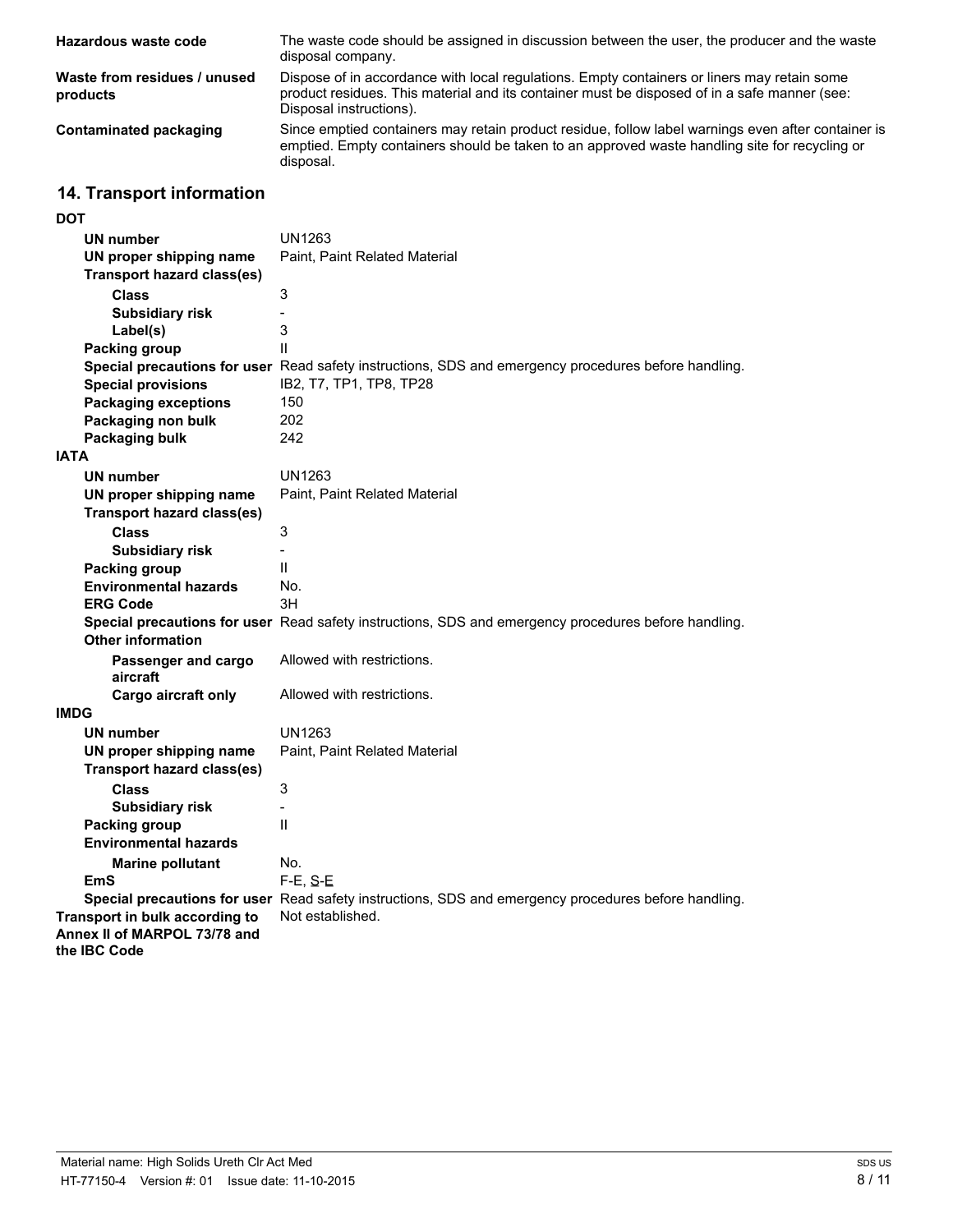

# **15. Regulatory information**

| <b>US federal regulations</b>                                           | This product is a "Hazardous Chemical" as defined by the OSHA Hazard Communication<br>Standard, 29 CFR 1910.1200.<br>All components are on the U.S. EPA TSCA Inventory List. |                    |                                                                                                                  |
|-------------------------------------------------------------------------|------------------------------------------------------------------------------------------------------------------------------------------------------------------------------|--------------------|------------------------------------------------------------------------------------------------------------------|
|                                                                         | TSCA Section 12(b) Export Notification (40 CFR 707, Subpt. D)                                                                                                                |                    |                                                                                                                  |
| Not regulated.<br><b>CERCLA Hazardous Substance List (40 CFR 302.4)</b> |                                                                                                                                                                              |                    |                                                                                                                  |
| Cumene (CAS 98-82-8)                                                    |                                                                                                                                                                              | Listed.            |                                                                                                                  |
| n-butyl acetate (CAS 123-86-4)                                          |                                                                                                                                                                              | Listed.            |                                                                                                                  |
| <b>SARA 304 Emergency release notification</b>                          |                                                                                                                                                                              |                    |                                                                                                                  |
| Not regulated.                                                          |                                                                                                                                                                              |                    |                                                                                                                  |
| Not listed.                                                             | OSHA Specifically Regulated Substances (29 CFR 1910.1001-1050)                                                                                                               |                    |                                                                                                                  |
| Superfund Amendments and Reauthorization Act of 1986 (SARA)             |                                                                                                                                                                              |                    |                                                                                                                  |
| <b>Hazard categories</b>                                                | Immediate Hazard - Yes<br>Delayed Hazard - Yes<br>Fire Hazard - Yes<br>Pressure Hazard - No<br>Reactivity Hazard - No                                                        |                    |                                                                                                                  |
| SARA 302 Extremely hazardous substance                                  |                                                                                                                                                                              |                    |                                                                                                                  |
| Not listed.                                                             |                                                                                                                                                                              |                    |                                                                                                                  |
| SARA 311/312 Hazardous<br>chemical                                      | No                                                                                                                                                                           |                    |                                                                                                                  |
| SARA 313 (TRI reporting)                                                |                                                                                                                                                                              |                    |                                                                                                                  |
| <b>Chemical name</b>                                                    |                                                                                                                                                                              | <b>CAS number</b>  | % by wt.                                                                                                         |
| 1,2,4-Trimethylbenzene<br>Cumene                                        |                                                                                                                                                                              | 95-63-6<br>98-82-8 | 1 to $<$ 5<br>$0.1$ to $< 1$                                                                                     |
| <b>Other federal regulations</b>                                        |                                                                                                                                                                              |                    |                                                                                                                  |
|                                                                         | Clean Air Act (CAA) Section 112 Hazardous Air Pollutants (HAPs) List                                                                                                         |                    |                                                                                                                  |
| Cumene (CAS 98-82-8)                                                    | Clean Air Act (CAA) Section 112(r) Accidental Release Prevention (40 CFR 68.130)                                                                                             |                    |                                                                                                                  |
| Not regulated.                                                          |                                                                                                                                                                              |                    |                                                                                                                  |
| <b>Safe Drinking Water Act</b><br>(SDWA)                                | Not regulated.                                                                                                                                                               |                    |                                                                                                                  |
| <b>US state regulations</b>                                             |                                                                                                                                                                              |                    |                                                                                                                  |
| Not listed.                                                             |                                                                                                                                                                              |                    | US. California Controlled Substances. CA Department of Justice (California Health and Safety Code Section 11100) |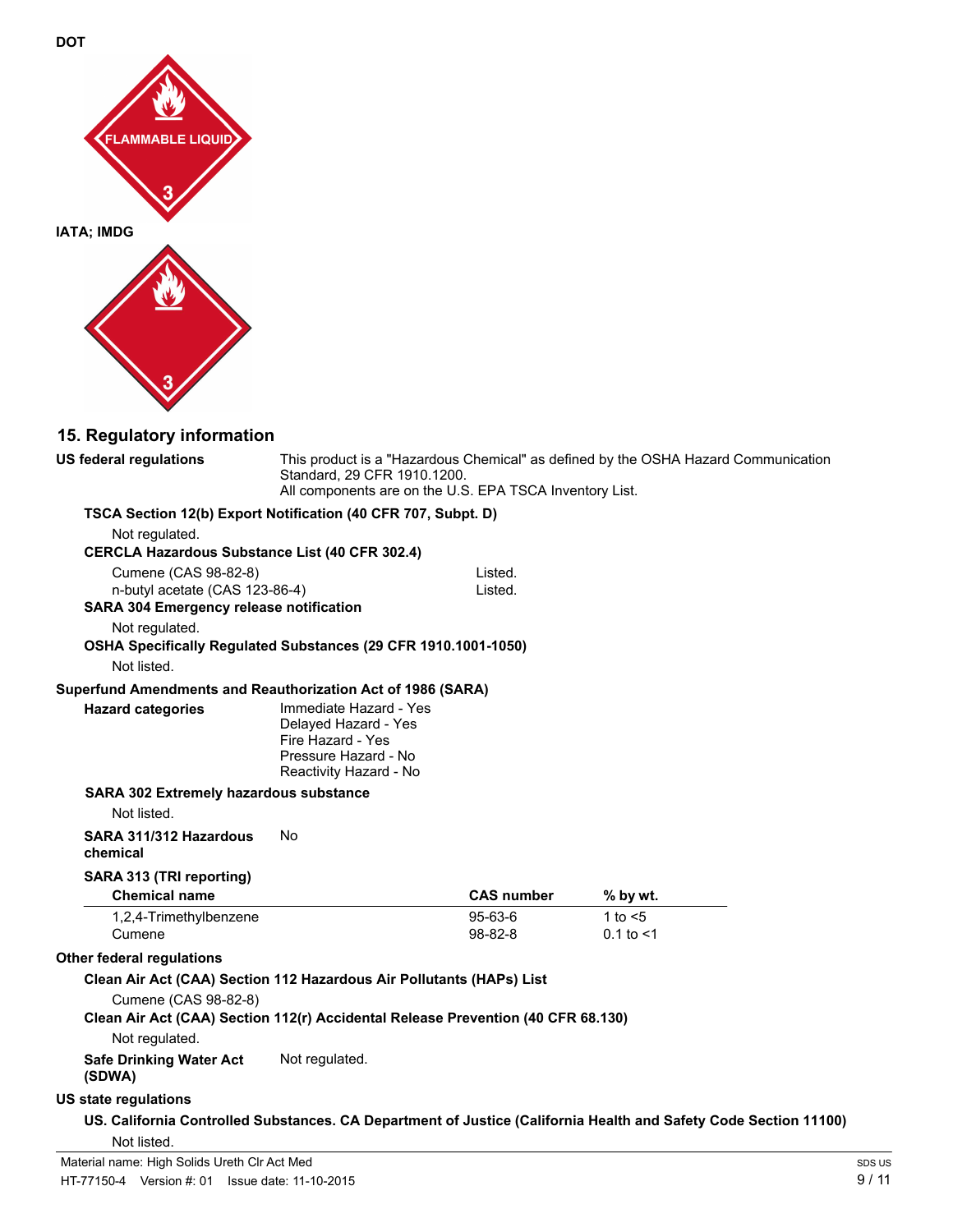#### **US. California. Candidate Chemicals List. Safer Consumer Products Regulations (Cal. Code Regs, tit. 22, 69502.3, subd. (a))**

1,2,4-Trimethylbenzene (CAS 95-63-6) Cumene (CAS 98-82-8) light aromatic solvent naphtha (CAS 64742-95-6) Mesitylene (CAS 108-67-8)

#### **US. Massachusetts RTK - Substance List**

1,2,4-Trimethylbenzene (CAS 95-63-6) Cumene (CAS 98-82-8) Mesitylene (CAS 108-67-8) n-butyl acetate (CAS 123-86-4)

#### **US. New Jersey Worker and Community Right-to-Know Act**

1,2,4-Trimethylbenzene (CAS 95-63-6) Cumene (CAS 98-82-8) Mesitylene (CAS 108-67-8) n-butyl acetate (CAS 123-86-4)

#### **US. Pennsylvania Worker and Community Right-to-Know Law**

1,2,4-Trimethylbenzene (CAS 95-63-6) Cumene (CAS 98-82-8) Mesitylene (CAS 108-67-8) n-butyl acetate (CAS 123-86-4)

#### **US. Rhode Island RTK**

1,2,4-Trimethylbenzene (CAS 95-63-6) Cumene (CAS 98-82-8) n-butyl acetate (CAS 123-86-4)

#### **US. California Proposition 65**

WARNING: This product contains a chemical known to the State of California to cause cancer.

#### **US - California Proposition 65 - CRT: Listed date/Carcinogenic substance**

Cumene (CAS 98-82-8) Listed: April 6, 2010

#### **International Inventories**

| Country(s) or region        | Inventory name                                                            | On inventory (yes/no)* |
|-----------------------------|---------------------------------------------------------------------------|------------------------|
| Australia                   | Australian Inventory of Chemical Substances (AICS)                        | Yes                    |
| Canada                      | Domestic Substances List (DSL)                                            | Yes                    |
| Canada                      | Non-Domestic Substances List (NDSL)                                       | No                     |
| China                       | Inventory of Existing Chemical Substances in China (IECSC)                | Yes                    |
| Europe                      | European Inventory of Existing Commercial Chemical<br>Substances (EINECS) | No                     |
| Europe                      | European List of Notified Chemical Substances (ELINCS)                    | No                     |
| Japan                       | Inventory of Existing and New Chemical Substances (ENCS)                  | No                     |
| Korea                       | Existing Chemicals List (ECL)                                             | Yes                    |
| New Zealand                 | New Zealand Inventory                                                     | Yes                    |
| <b>Philippines</b>          | Philippine Inventory of Chemicals and Chemical Substances<br>(PICCS)      | Yes                    |
| Hoited States & Puerto Pico | Toxic Substances Control Act (TSCA) Inventory                             | Voc                    |

es Control Act (TSCA) Inventory

\*A "Yes" indicates that all components of this product comply with the inventory requirements administered by the governing country(s) A "No" indicates that one or more components of the product are not listed or exempt from listing on the inventory administered by the governing country(s).

### **16. Other information, including date of preparation or last revision**

| <b>Issue date</b>               | 11-10-2015                                            |
|---------------------------------|-------------------------------------------------------|
| <b>Version #</b>                | 01                                                    |
| <b>HMIS<sup>®</sup></b> ratings | Health: $3*$<br>Flammability: 3<br>Physical hazard: 0 |
| <b>NFPA ratings</b>             | Health: $3$<br>Flammability: 3<br>Instability: 0      |